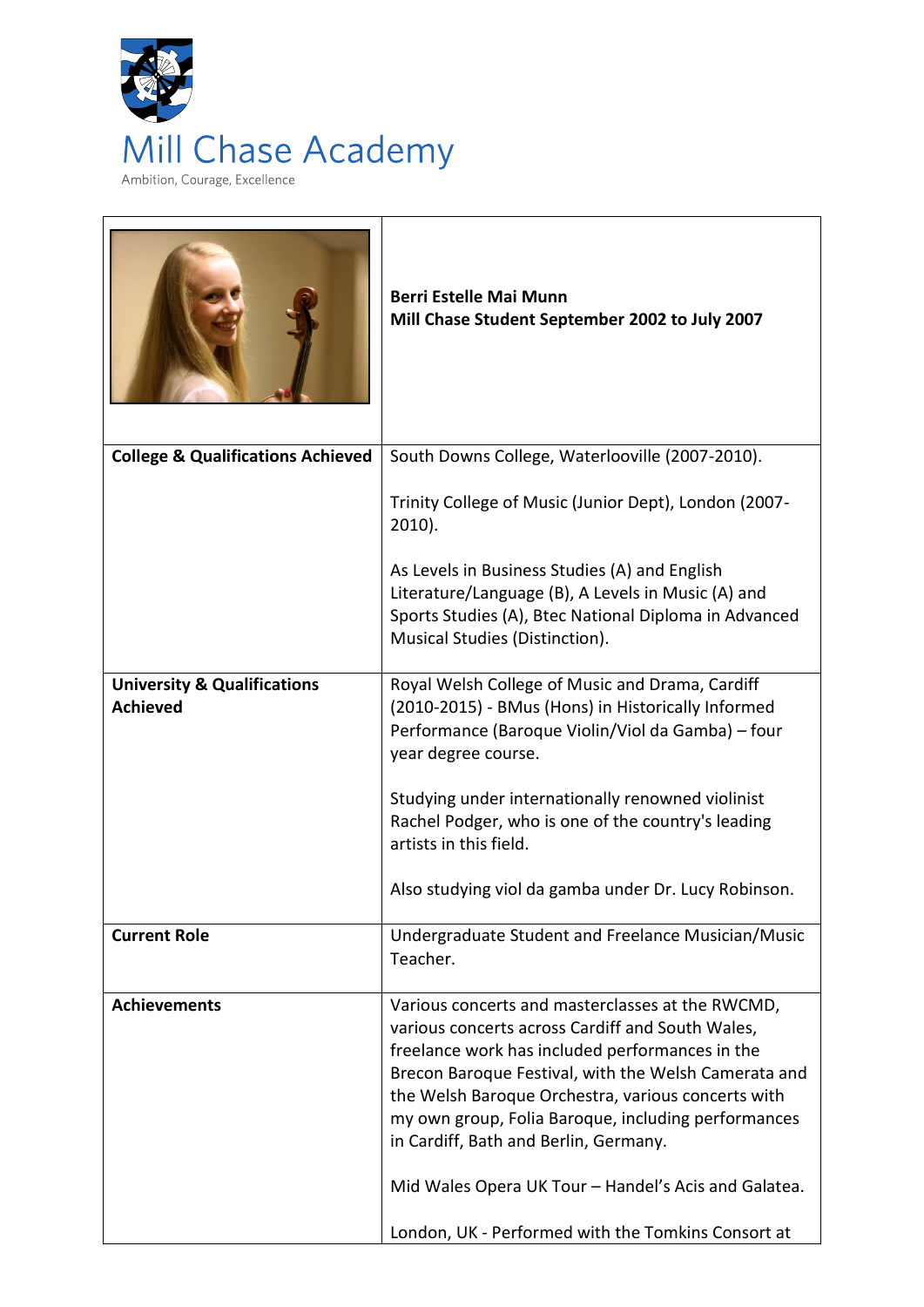| the Royal College of Music's International Festival of<br>Viols, in a masterclass with internationally renowned<br>consort Fretwork.                                                                                                                       |
|------------------------------------------------------------------------------------------------------------------------------------------------------------------------------------------------------------------------------------------------------------|
| London, UK - principal violin of RWCMD-based<br>ensemble Badinerie, at a St Martin in the Fields<br>performance.                                                                                                                                           |
| Portsmouth, UK - principal violin in Faure's Requiem.                                                                                                                                                                                                      |
| Hay-on-Wye, UK – various concerts as principal/co-<br>principal violin with the Rochford Ensemble.                                                                                                                                                         |
| Stourbridge, UK - principal violin of Stourbridge<br>Chamber Orchestra in various performances.                                                                                                                                                            |
| Nice, France - toured as a guest violinist with the<br>Southampton University Symphony Orchestra.                                                                                                                                                          |
| Venice, Italy - principal violin in 'A Venetian Vespers', a<br>project run by leading London based conductor Philip<br>Thorby.                                                                                                                             |
| Gained six years' sponsorship from MCA Governor<br>Mike Kent's company, Bluestar Silicones.                                                                                                                                                                |
| Currently sponsored by the Royal Naval Club,<br>Portsmouth.                                                                                                                                                                                                |
| I have various projects in my diary for this year,<br>including concerts in Brecon, Stourbridge, Hay-on-Wye,<br>Portsmouth, London, Venice, Schlitz and Berlin. I also<br>currently teach violin, piano, flute and music theory.                           |
| I have been involved in running music sessions at<br>Hollywater School, Bordon - something I'd like to do<br>more of in the future. I am passionate about outreach;<br>taking music into the wider community and making it<br>accessible for all to enjoy. |
| More recently I have also started working for South<br>Powys Youth Music as a student teacher.                                                                                                                                                             |